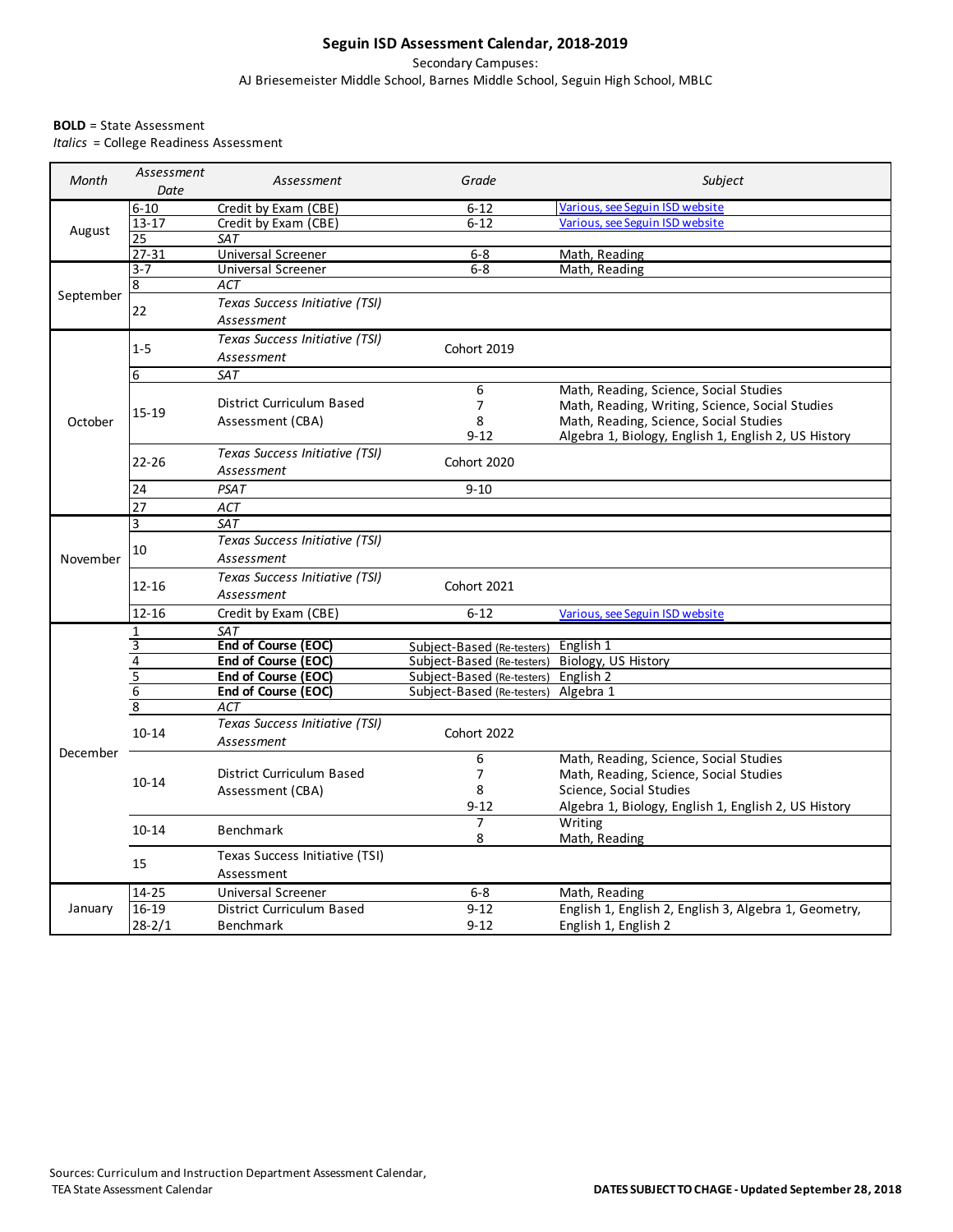## **Seguin ISD Assessment Calendar, 2018-2019**

Secondary Campuses:

AJ Briesemeister Middle School, Barnes Middle School, Seguin High School, MBLC

|          |                 | Texas Success Initiative (TSI)                      |                |                                                                               |
|----------|-----------------|-----------------------------------------------------|----------------|-------------------------------------------------------------------------------|
|          | 2               | Assessment                                          |                |                                                                               |
|          | <b>q</b>        | ACT                                                 |                |                                                                               |
|          |                 |                                                     | 6              | Math, Reading                                                                 |
| February |                 |                                                     | $\overline{7}$ | Math, Reading                                                                 |
|          | $25 - 3/1$      | <b>Benchmark</b>                                    | 8              | Science, Social Studies                                                       |
|          |                 |                                                     | Subject-Based  | Algebra 1                                                                     |
|          |                 |                                                     | Subject-Based  | Biology                                                                       |
|          |                 |                                                     |                |                                                                               |
|          |                 |                                                     | Subject-Based  | US History                                                                    |
|          | $\overline{2}$  | Texas Success Initiative (TSI)                      |                |                                                                               |
|          |                 | Assessment                                          |                |                                                                               |
| March    | $4 - 8$         | <b>TELPAS Window Opens</b>                          | $6 - 12$       | Limited English Proficiency (LEP) Students                                    |
|          | $\mathsf q$     | <b>SAT</b>                                          |                |                                                                               |
|          | 18-22           | Credit by Exam (CBE)                                | $6 - 12$       | Various, see Seguin ISD website                                               |
|          | $25 - 29$<br>29 | Credit by Exam (CBE)<br><b>TELPAS Window Closes</b> | $6 - 12$       | Various, see Seguin ISD website<br>Limited English Proficiency (LEP) Students |
|          |                 |                                                     | $6 - 12$       |                                                                               |
|          | $1 - 5$         | Texas Success Initiative (TSI)                      | All Cohorts    |                                                                               |
|          |                 | Assessment                                          |                |                                                                               |
|          | $1 - 12$        | <b>STAAR Alt 2 Window</b>                           | Subject-Based  |                                                                               |
|          | 6               | Texas Success Initiative (TSI)                      |                |                                                                               |
| April    |                 | Assessment                                          |                |                                                                               |
|          |                 |                                                     | $\overline{7}$ | Writing                                                                       |
|          | 9               | <b>STAAR/End of Course (EOC)</b>                    | 8              | Math                                                                          |
|          |                 |                                                     | Subject-Based  | English 1                                                                     |
|          | 10              | <b>STAAR</b>                                        | я              | Reading                                                                       |
|          | 11<br>13        | End of Course (EOC)<br>ACT                          | Subject-Based  | English 2                                                                     |
|          | $\overline{4}$  | $\overline{SAT}$                                    |                |                                                                               |
|          | $\overline{6}$  | End of Course (EOC)                                 | Subject-Based  | Biology                                                                       |
|          |                 | End of Course (EOC)                                 | Subject-Based  | Alebra 1                                                                      |
|          | 8               | End of Course (EOC)                                 | Subject-Based  | <b>US History</b>                                                             |
|          |                 | Texas Success Initiative (TSI)                      |                |                                                                               |
|          | 11              | Assessment                                          |                |                                                                               |
|          | 13              |                                                     | 6              | Math                                                                          |
|          |                 | <b>STAAR</b>                                        | $\overline{7}$ | Math                                                                          |
|          |                 |                                                     | 8              | Math Re-test                                                                  |
|          | 14              | <b>STAAR</b>                                        | 6              | Reading                                                                       |
| May      |                 |                                                     | 7              | Reading                                                                       |
|          |                 |                                                     | 8              | Reading Re-test                                                               |
|          | 15              | <b>STAAR</b>                                        | 8              | Science                                                                       |
|          | 16              | <b>STAAR</b>                                        | 8              | Social Studies                                                                |
|          | $6 - 17$        | <b>Advanced Placement (AP)</b>                      | $9 - 12$       |                                                                               |
|          |                 | <b>Exams</b>                                        |                | Various Subjects                                                              |
|          |                 | District Curriculum Based                           |                |                                                                               |
|          |                 | Assessment (CBA)                                    | $6 - 7$        | Science, Social Studies                                                       |
|          | $20 - 24$       | <b>Universal Screener</b>                           | $6-8$          | Math, Reading                                                                 |
|          |                 | Credit by Exam (CBE)                                | $6 - 7$        | Various, see Seguin ISD website                                               |
|          | $27 - 31$       | High School Final Exams                             | $9 - 12$       | All Subjects                                                                  |
|          |                 |                                                     |                |                                                                               |